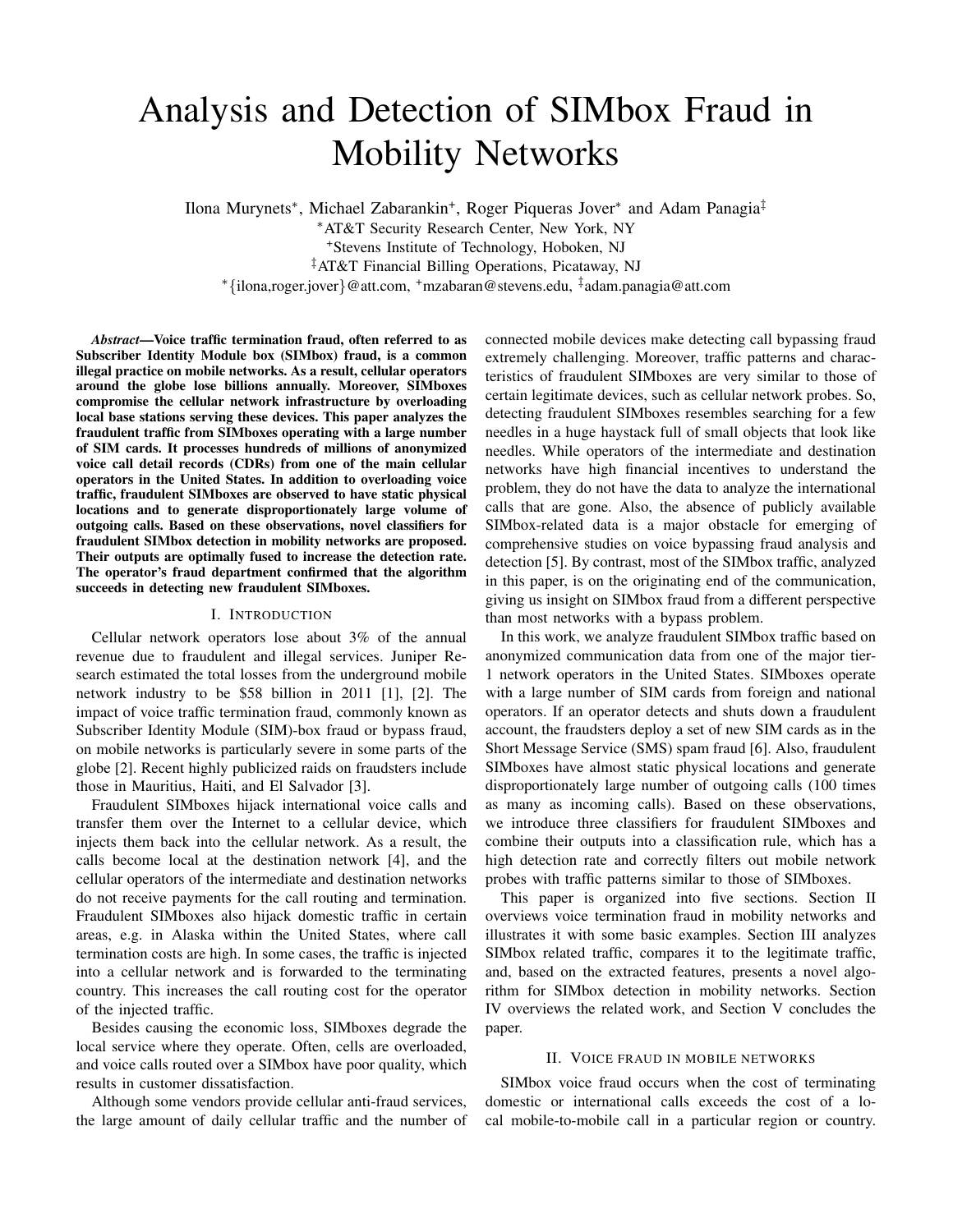

Fig. 1. Two examples of one-hope SIM-box bypass fraud: (a) hijacking of an international call (b) hijacking and re-injecting of an international call.

Fraudsters make profit by offering low-cost international and sometimes domestic voice calls to other operators. To bypass call routing fees, they buy or hijack large amounts of SIM cards, install them into an off-the-shelf hardware<sup>1</sup> to connect to the mobility network, which essentially becomes a SIMbox. Then the fraudsters transfer a call via the Internet to a SIMbox

<sup>1</sup>The hardware can be used for legitimate purposes, for example in machineto-machine (M2M) applications. It has been recently reported to transmit SMS spam [7].

in the area of call recipient to deliver the call as local. As a result, the operators serving the called party do not receive the corresponding call termination fees. In other cases, SIMboxes re-inject telecom voice traffic into the mobility network masked as mobile customer calls, and the operator pays for carrying the re-injected calls.

Figure 1 shows two examples of how SIMbox bypass fraud occurs for international phone calls. For simplicity, the examples assume that there is only one intermediate hop connection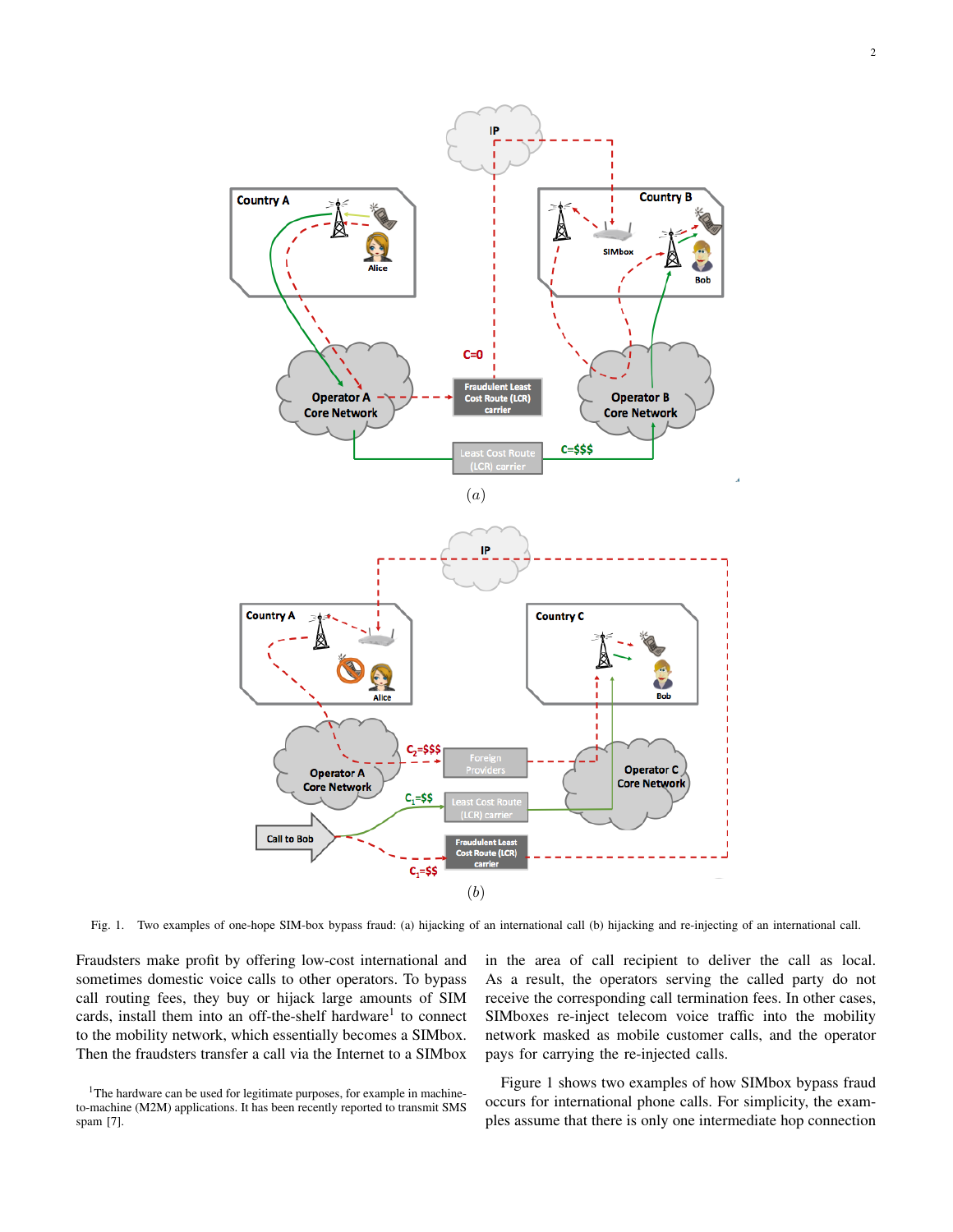

Fig. 2. Legitimate International calling card scheme

between two pairs of countries: country  $A$  to country  $B$  and country  $A$  to country  $C$ . The solid line marks a legitimate path for a phone call, whereas the dotted line indicates a fraudulent one when a SIMbox is in place. Actual SIMbox fraud is often more complex, involving multiple intermediate steps.

In Figure 1(a), Alice, who lives in country  $A$ , calls Bob, who lives in country B. In the legitimate case, once she dials Bob's number, the call is routed through the cellular infrastructure of operator A to a *least cost route* (LCR) carrier. Based on an agreement between operator  $B$  and the LCR carrier, the call is routed to operator  $B$ 's cellular core network. The LCR carrier pays operator  $B$  a fee in order to have the call terminated. Then the call is routed through the operator  $B$ 's cellular infrastructure and is delivered to Bob.

The fraud occurs when a fraudulent LCR carrier hijacks Alice's call and forwards it to country  $B$  over the Internet, e.g. via VoIP. Then in country  $B$ , a SIMbox (an associate of the fraudulent LCR carrier) transforms the incoming VoIP flow into a local mobile call to Bob, and the operator  $B$  looses the termination fee for the hijacked call.

Figure 1(b) shows a more elaborate SIMbox fraud scheme, which consists of three stages. In the first stage, the fraudsters hijack legitimate SIM cards from customers of operator A and put them into a SIMbox. For example, they call Alice and trick her into providing her account information. Then they impersonate Alice and link her wireless account to their own SIM card. As a result, Alice's phone will be unable to connect, whereas the SIMbox traffic will be charged to her account.

In the second stage, suppose that Bob lives in country  $C$ and has a SIM card from operator C. International roaming agreements and standard industry practices specific for country  $C$  prescribe to pass call traffic from either other network operators or the Public Switched Telephone Network (PSTN)

(low priority traffic) through an LCR carrier and to pass the traffic of operator  $A$ 's retail customers (high priority traffic) via foreign operators (high cost routes). Suppose a low priority call, originating in country A, is intended to reach Bob. In the legitimate case, this call is routed over an LCR and is terminated in operator C's network. In this stage, the fraud occurs when an illegitimate LCR routes the traffic over IP to the SIMbox in country A.

Finally, in the third stage, the SIMbox injects the traffic destined to Bob into the cellular network of operator A. At this point, the communication becomes a wireless call from the SIM card of retail customer Alice, so that the communication is routed to country  $C$  over a high cost foreign provider. In this case, operator  $C$  always receives the call termination fee either from the legitimate LCR or from the foreign providers, whereas when Alice reports her stolen identity, operator A becomes liable for the cost of the call.

The following example illustrates the difference between legitimate international calling cards (PennyTalk [8], ZapTel [9], Vonage [10], etc.) and SIMbox fraud that reroutes voice calls via VoIP. Suppose that Alice, who is in country A, purchased an international calling card to call Bob in country B (see Figure 2). She dials either a local or toll free number that connects her to the calling card platform through operator A's cellular network. The platform requests and verifies Alice's card access code, and as soon as she enters Bob's phone number, it forwards her call over the PSTN to country B, and Bob receives a local low cost call connecting him to Alice. A portion of the call path might be routed over IP. When Alice uses the international calling card, she is aware that her call will be routed via VoIP, and so, she agrees to get a low call quality. In this case, despite no termination fees, the operators of Alice's and Bob's providers make profit from the legitimate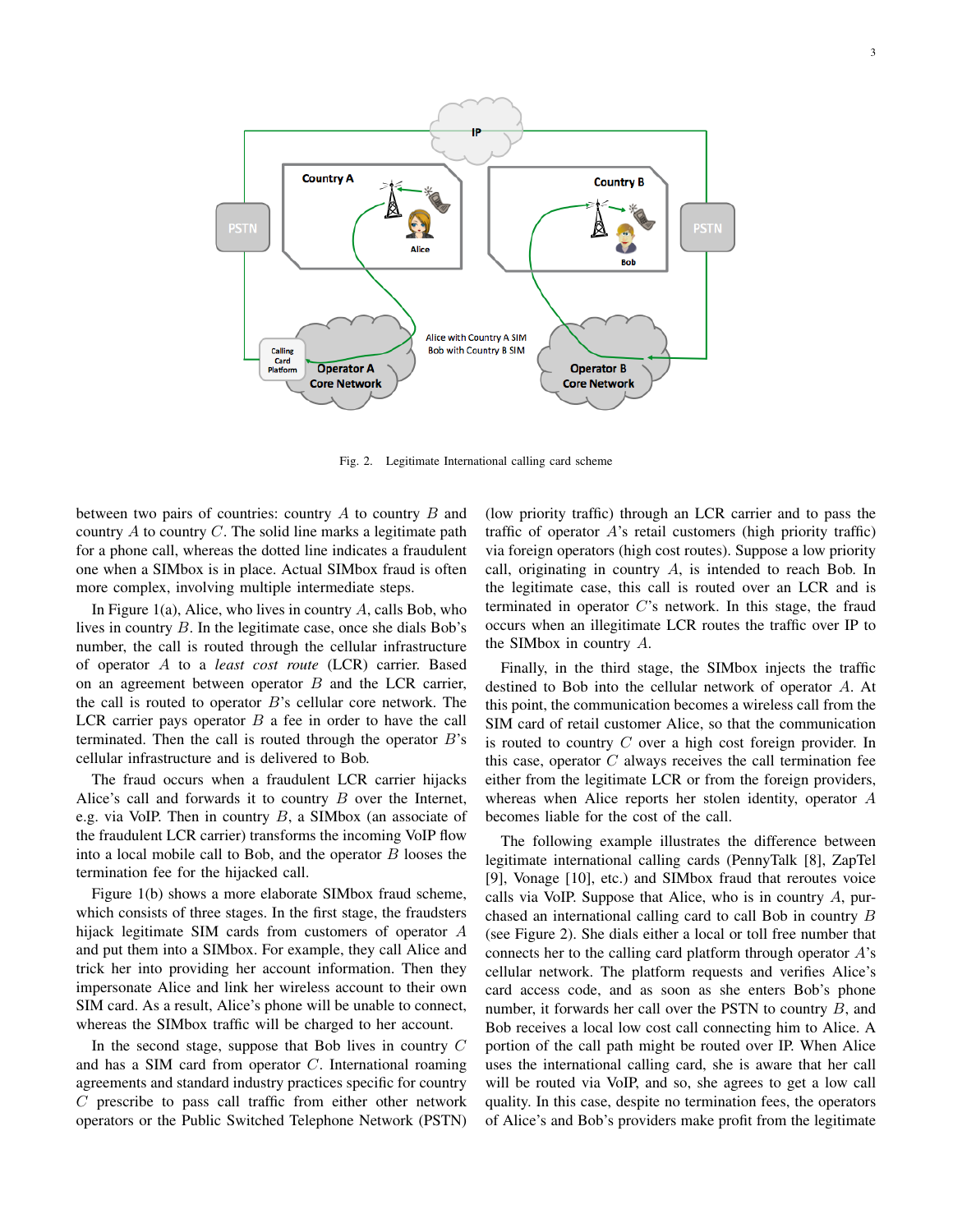| <b>Description</b>            |  |  |
|-------------------------------|--|--|
| date and time of a call       |  |  |
| call duration                 |  |  |
| phone number of a caller      |  |  |
| country of a caller           |  |  |
| phone number of a called      |  |  |
| party                         |  |  |
| country of a called party     |  |  |
| mobile originated/terminated  |  |  |
| call                          |  |  |
| international mobile          |  |  |
| equipment identity (device    |  |  |
| <i>identifier</i> )           |  |  |
| international mobile          |  |  |
| subscriber identity (user     |  |  |
| identifier)                   |  |  |
| location area code and cell   |  |  |
| ID (base station location     |  |  |
| <i>identifier</i> )           |  |  |
| time since account activation |  |  |
| prepaid/postpaid/corporate    |  |  |
| account                       |  |  |
|                               |  |  |

TABLE I VOICE CALL DETAIL RECORD FIELDS

agreement between them and the calling card.

Yet another SIMbox fraud is bypassing interconnection fees in a high cost domestic traffic, which uses the schemes described in the above examples.

## III. SIMBOX FRAUD ANALYSIS AND DETECTION

#### *A. Data feeds and anonymization*

We analyze samples of fully anonymized *call detail records* (CDRs) from a tier-1 cellular operator in the United States between February 2012 and June 2013. CDRs are logs of all phone calls, text messages, and data exchanges in the network. If two communicating parties (caller and receiver) belong to the same cellular provider, two records are stored. The *mobile originated* (MO) and *mobile terminated* (MT) records store data of the caller and receiver, respectively.

At a CDR pre-processing step, all individual identifiers are removed: caller and receiver phone numbers are replaced by integer hashes (anonymized), the *international mobile subscriber identity* (IMSI) is parsed and hashed, and only the first 8 digits of the *international mobile equipment identity* (IMEI) are preserved and anonymized.<sup>2</sup> Table I summarizes the CDR fields used in the analysis.

All results are normalized and aggregated to obfuscate total counts of calls and the number of devices in the network.

#### *B. Data sample selection and labeling*

The data set contains CDRs of 500 IMEIs of fraudulent SIMboxes and of about 93000 legitimate accounts. The fraudulent SIMbox accounts were investigated by the operator's fraud department and cancelled due to their malicious activity. The legitimate accounts consist of fully anonymized post-paid family plans, unlikely to be involved in fraudulent activities [7], corporate accounts, and mobile network probing devices.

It is a common practice that local and foreign cellular operators and device manufacturers probe the mobility network to measure the quality of service in terms of latency, to test upcoming new cellular devices, etc. [11]. Probing devices generate a rather large number of voice calls, most of which are addressed to different recipients. This contrasts with the communication pattern of regular users, who make less phone calls to fewer contacts [12]. Also, probing devices reuse the same IMSI for multiple physical devices as part of the probing infrastructure. This results in CDRs from each IMSI originating in multiple locations.

The data set is split into two parts: 66% and 34% of the labeled accounts are used for the training and testing, respectively.

#### *C. Call traffic features*

CDR fields in Table I (collected during one week in 2013) are transformed into 48 features characterizing voice call communication patterns of legitimate and fraudulent IMEIs. Features such as average MO and MT call durations, account age, customer segment are obtained from the corresponding CDR fields. The total number of outgoing and incoming calls along with their corresponding destinations and origins (international and domestic) are counted based on MO and MT time stamps and based on originating and terminating country codes. Since SIMboxes typically use multiple SIMs, one of the features is the number of IMSIs operated per IMEI, counted for both one week in 2013 and the period of February 2012 – June 2013.

The geo-location feature is the number of base stations (MO and MT) that IMEI connected to during that week and is obtained from the LAC-CID field. Some features are derived from the others, e.g. the ratio of the number of destination to the total number of calls, the ratio of international calls to the total number of calls, etc.

#### *D. SIMbox data analysis*

This sub-section analyzes the traffic characteristics of fraudulent SIMboxes based on the features described in Section III-C. Figure 3(a) plots the number of MO calls versus the number of locations from which these calls originate. Dots and triangles correspond to legitimate and fraudulent SIMbox accounts, respectively. To avoid disclosing sensitive information, the four plots are normalized with the same arbitrary positive integer. Figure 3(a) shows that SIMboxes are physically static

<sup>&</sup>lt;sup>2</sup>This first segment of the IMEI, known as the Type Allocation Code (TAC), determines the manufacturer and model of a wireless device. For a phone, the TAC identifies the phone manufacturer and model (e.g. Samsung Galaxy S4), whereas for an M2M connected device, it identifies the embedded cellular modem (e.g. Sierra Wireless Q2687).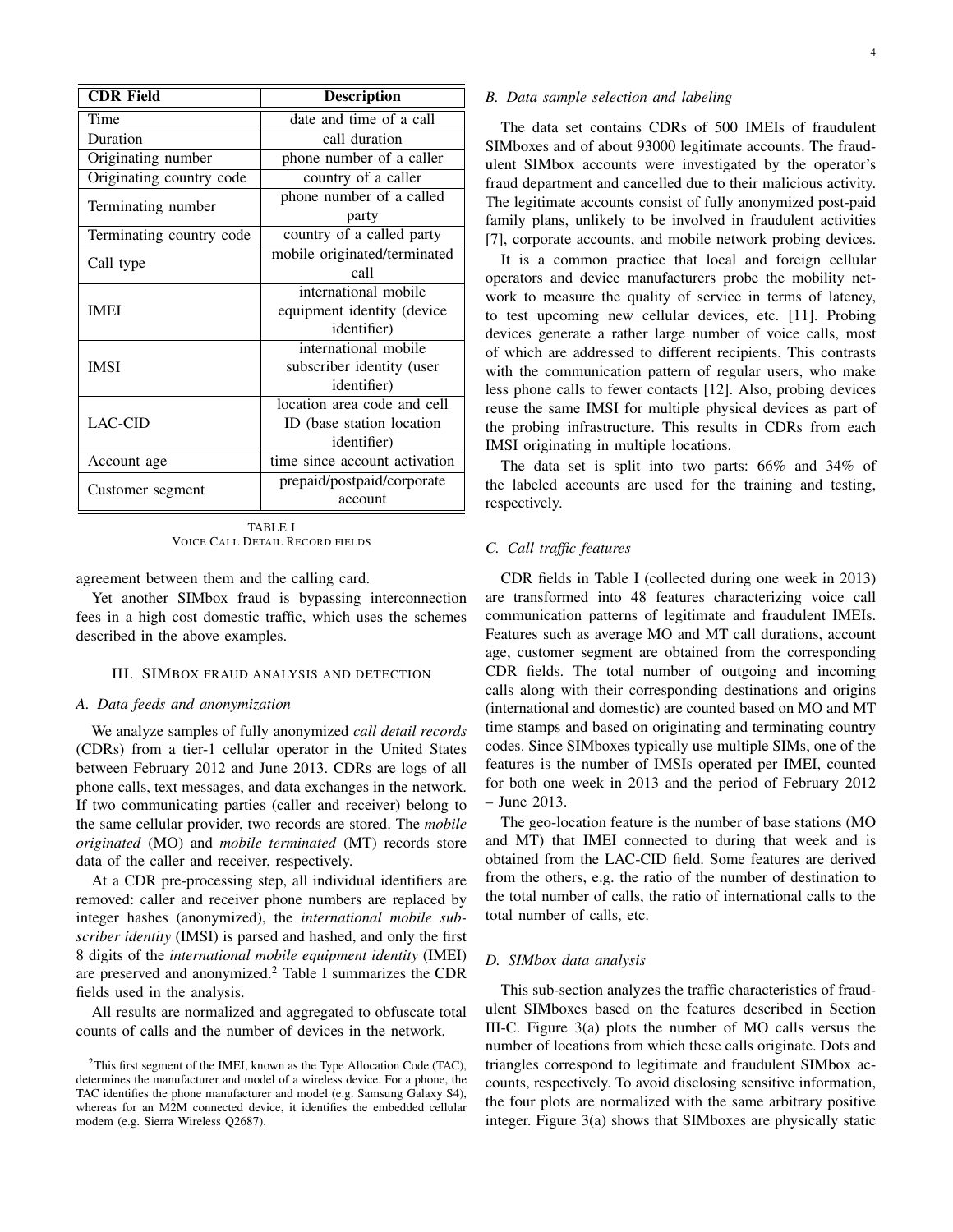

Fig. 3. Voice call traffic characteristics of SIMboxes (dots) and legitimate (triangles) accounts

and connect to a very small number of base stations.<sup>3</sup> By contrast, legitimate customers are highly mobile and connect to multiple base stations. In particular, network probing devices have a very large number of locations. Figure 3(b) plots the number of MO calls versus the number of MT calls. SIMboxes initiate thousand times as many calls as they receive and of significantly longer duration. By contrast, legitimate accounts have about the same number of initiated and received calls, which are of about the same duration.

Figure 3(c) plots the total number of MO international calls versus the number of IMSIs. Majority of legitimate customers are clustered around low values of both IMSI and international calls. Several network probing devices operate even more SIMs than fraudulent SIMboxes, however, they make less international calls.

Figure 3(d) shows the number of IMSIs for the period

<sup>3</sup>This number is not necessarily one because many cellular devices connect to the network by means of a third generation (3G) technology based on wideband code multiple division access (WCDMA). In this technology, a device can be physically connected to up to 6 sectors at the same time, combining the signal at the receiver [13]. Depending on the channel conditions and fading, the serving base station might fluctuate throughout the set of 6 base station IDs. As a result, CDR records from the same static device will come from up to 6 different sectors.



Fig. 4. The distribution of the number of IMSIs per IMEI

February 2012 – June 2013 versus the average duration of MT calls. MT call durations of fraudulent SIMboxes are much shorter than those of legitimate customers. Also, in contrast to some network probing devices, SIMboxes operate less IMSI during longer periods due to frequent account cancellation by the operator.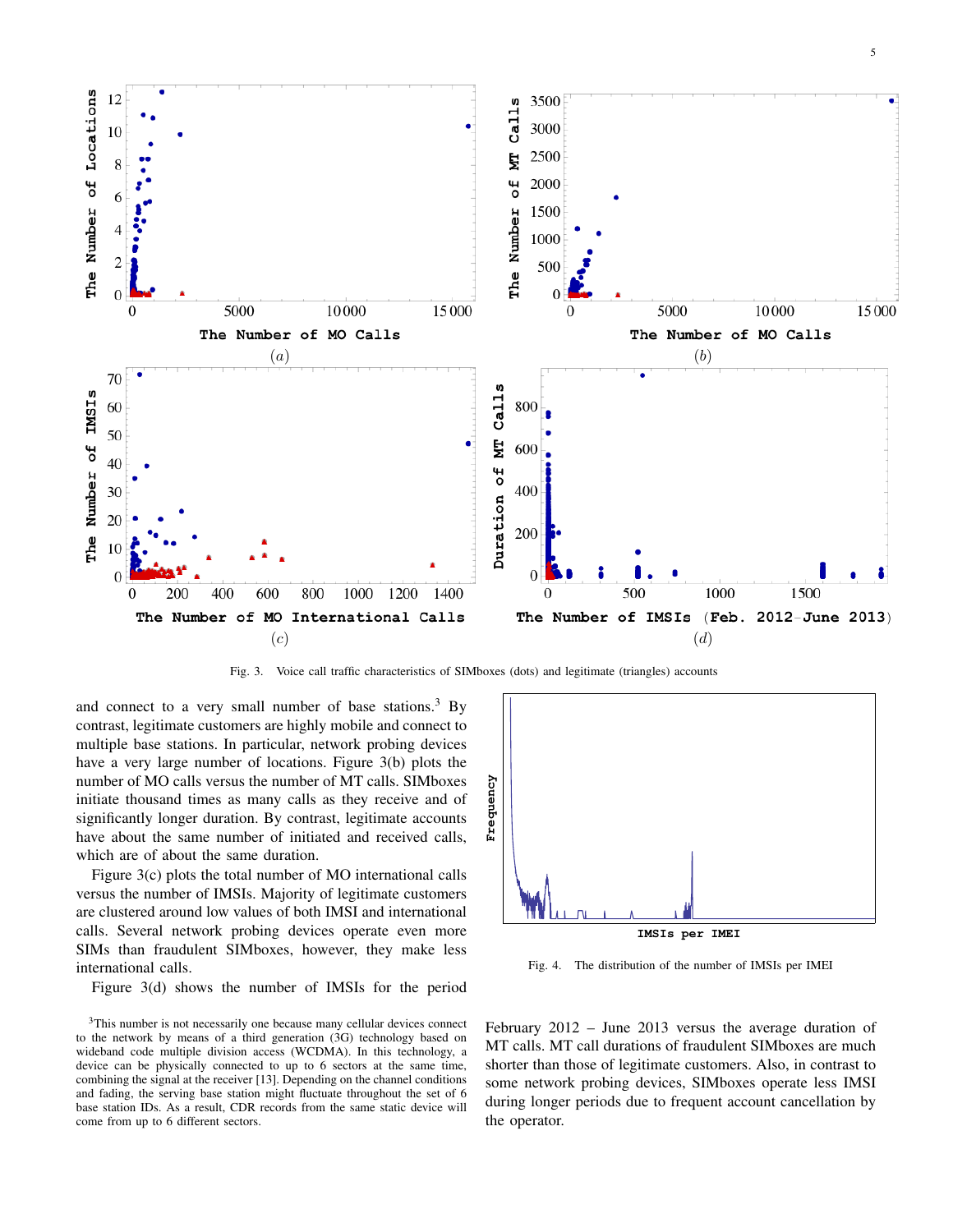The distribution of the number of IMSIs per IMEI from February 2012 till June 2013 is obtained by parsing CDRs of all the operator's active subscribers (see Figure 4, where the actual values on each axis are omitted to hide sensitive information). As expected, the majority of devices, connected to the mobile network, operate with one or just a few SIM cards (IMSIs). An IMEI operating two SIM cards can represent, for example, a used device which was bought on eBay. Also, Figure 4 shows two big spikes of IMEIs operating with many SIM cards. Further analysis identifies those IMEIs as legitimate cellular network probes.

## *E. Classification algorithm: training, testing, and implementation*

To detect fraudulent SIMboxes, we use three classifiers: (i) alternating decision tree [14], [15], (ii) functional tree [16], and (iii) random forest [17], each of which is, in fact, a combination of "simple" classifiers. A classification rule is then presented as a linear combination of the three classifiers with weight coefficients found from minimization of the total prediction error on the training dataset.

A boosting method combines "weak" classifiers into a "strong" classifier by repeatedly re-weighting training data. It can focus not only on the majority of the training data, which is usually classified correctly, but also on the outlier records, which are often misclassified. An *alternating decision tree* is derived from a variant of the boosting method and combines decision stumps, i.e. single question decision trees. It has two types of nodes: test nodes and predictor nodes and alternates between them starting from the root node, which is a predictor node. In contrast to a *standard decision tree*, the alternating one allows a data record to follow multiple paths, whose weights (could be positive and negative) are then summed up with the sign of that sum determining the predicted value. The *random forest* uses a random subset of features to generate multiple decision trees from a sampled training set with replacement. The prediction is then determined by the majority rule (common vote) of the generated decision trees. At each node, a *standard decision tree* performs a simple value test with a single feature, whereas to improve classification accuracy, a *functional tree* linearly combines several features at both decision nodes and leaves, which is advantageous for large data sets. We use the Waikato environment for knowledge analysis (WEKA) data mining tool [18], which implements these decision trees.

Let the alternating tree, functional tree, and random forest be classifiers 1, 2, and 3, respectively, and let  $x_{ki} \in \{0, 1\}$  be the prediction of classifier k for testing record  $i \in \{1, \ldots, n\}$ , where  $x_{ki} = 1$  if classifier k predicts record i as a SIMbox, and  $x_{ki} = 0$  if it predicts the record as a legitimate customer. Let  $y_i \in \{0,1\}$  be an actual label of data record  $i$   $(y_i = 0)$ and  $y_i = 1$  if record i is a legitimate account and a fraudulent SIMbox, respectively). To improve classification accuracy, the data labels can be regressed with respect to the predictions of the three classifiers:

$$
\widehat{y}_i = w_1 \, x_{1i} + w_2 \, x_{2i} + w_3 \, x_{3i},\tag{1}
$$

where  $\hat{y}_i$  is the prediction of data label  $y_i$  and  $w_1 + w_2 + w_3 = 1$ . The absence of the intercent in (1) and the constraint  $w_1 + w_2$ 1. The absence of the intercept in (1) and the constraint  $w_1 +$  $w_2 + w_3 = 1$  guarantee that the cases when all three classifier predict either 0 or 1 will be classified as a legitimate customer and a SIMbox, respectively. The regression coefficients  $w_1$ ,  $w_2$ , and  $w_3$  are found by the least squares method

$$
\min_{w_1, w_2, w_3} \sum_{i=1}^n (\widehat{y}_i - y_i)^2 \quad \text{s.t.} \quad w_1 + w_2 + w_3 = 1,\tag{2}
$$

which yields a system of four linear equations with respect to  $w_1, w_2, w_3$ , and the Lagrange multiplier corresponding to the constraint  $w_1 + w_2 + w_3 = 1$ . Now, the classification rule is given by

$$
y_i^*(x) = \begin{cases} 1, & w_1 \, x_{1i} + w_2 \, x_{2i} + w_3 \, x_{3i} > \alpha, \\ 0, & \text{otherwise,} \end{cases}
$$

where the threshold  $\alpha$  is found from minimizing the classification error

$$
\min_{\alpha} \sum_{i=1}^{n} (y_i^* - y_i)^2.
$$
 (3)

Observe that the regression coefficients  $w_1, w_2$ , and  $w_3$  and the threshold  $\alpha$  can be found in "one shot" from the optimization problem

$$
\min_{w_1, w_2, w_3, \alpha} \sum_{i=1}^n (I_{\{\hat{y}_i > \alpha\}} - y_i)^2 \quad \text{s.t.} \quad w_1 + w_2 + w_3 = 1, \tag{4}
$$

where  $I_{\{.\}}$  is the indicator function equal to 1 if the condition in curly brackets is true and zero otherwise. However, (4) is a nonlinear problem of four variables, whereas (2) has a closedform solution, and the problem (3), though being similar to (4), has only a single variable.

Algorithm 1 summarizes the suggested approach.

| <b>Algorithm 1</b> Classification rule                   |
|----------------------------------------------------------|
| 1: $\tau$ = Time interval for collecting CDRs            |
| 2: $S =$ Set of indices of IMEIs of all known fraudulent |
| SIMboxes (investigated by the fraud department)          |

3:  $L =$  Set of indices of IMEIs of known legitimate devices

- 4: for all  $j \in S \cup L$  do
- 5: Generate features for the period  $\tau$
- 6: Generate alternating decision tree, functional tree, and random forest and compute their optimal weights  $w_1$ ,  $w_2$ , and  $w_3$  along with corresponding threshold  $\alpha$

7: end for

Alternatively, given the predictions  $(x_{1i}, x_{2i}, x_{3i})$ ,  $i =$  $1, \ldots, n$ , the data labels can be classified by the *logistic regression* and a *support vector machine (SVM)* [19]. However, the numerical experiments with the training data show that both these methods perform worse than the regression problem (2) with (3). This could be partially explained by the fact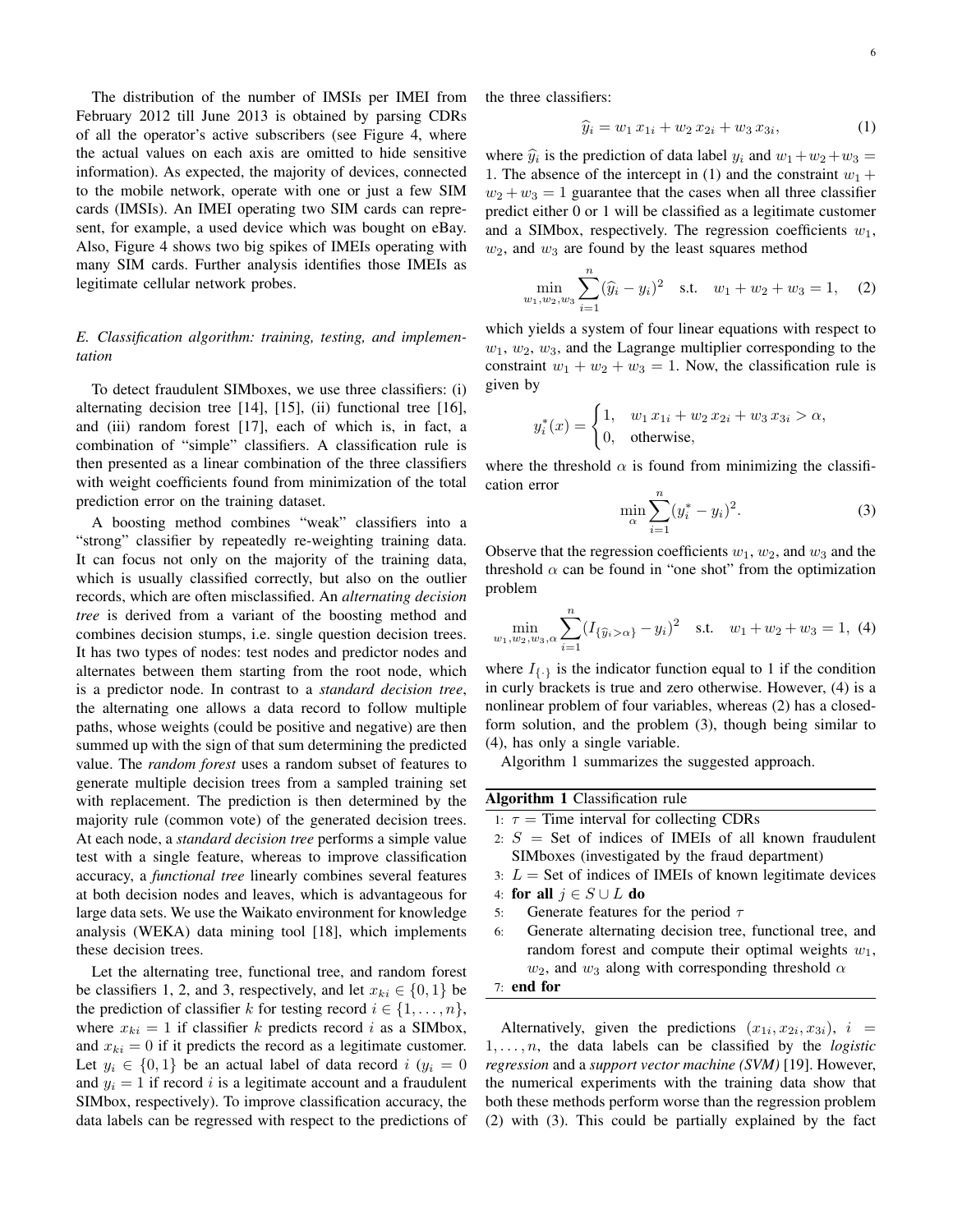| Method                    | <b>False Positive</b> | False Negative | Accuracy $(\% )$ |
|---------------------------|-----------------------|----------------|------------------|
| Alternating decision tree | 0.0005                | 0.1            | 99.91            |
| Functional tree           | 0.0007                | 0.07           | 99.90            |
| Random forest             | 0.0001                | 0.16           | 99.93            |
| Classification rule       | 0.0001                | 0.09           | 99.95            |

that the overwhelming majority of triplets  $(x_{1i}, x_{2i}, x_{3i})$ , being either  $(0, 0, 0)$  or  $(1, 1, 1)$ , correspond to correct training data labels (0 or 1, respectively), so that they do not affect the objective function in (2), whereas they skew the logistic regression. For the training data, the *hard margin* SVM is not separable, whereas the *soft margin* SVM requires to specify the extent of misclassifications (through an additional parameter) and involves  $n + 4$  variables, which makes it less attractive from the computational perspective.

The three classifier were trained on the training dataset, for which their optimal weight coefficients are  $w_1 = 0.31$ ,  $w_2 = 0.26$ , and  $w_3 = 0.43$  with the corresponding threshold to be  $\alpha = 0.39$ . Table II shows predictions of the three classifiers and of their optimal linear combination on the testing dataset. The false positive is the proportion of legitimate customers classified as SIMboxes, whereas false negative is the proportion of SIMboxes classified as legitimate accounts. The "accuracy" column in Table II shows the proportions of the total correct classifications. Among the three classifiers, the random forest has the lowest false positive and the highest false negative, whereas the functional tree has the lowest false negative and the highest false positive. The optimal linear combination of the three classifiers improves both the false positive and false negative and has the highest accuracy of 99.95%.

For a real mobility network, generating of the set of features for each account requires processing hundreds of millions of CDRs, in which case, accounts with less than 10 IMSIs per IMEI that are unlikely to be very active SIMboxes are filtered out.<sup>4</sup> Additionally, all known legitimate accounts such as network probing and corporate accounts are also filtered out. Thus, after the pre-processing, only 0.02% of all active accounts remains for feature extraction and classification. Algorithm 2 incorporates Algorithm 1 and presents a scheme for detecting new fraudulent SIMboxes in the real mobility network. The operator's fraud department confirmed that Algorithm 2 successfully identifies new SIMboxes.

#### IV. RELATED WORK

The rise of the mobile communication technology for the past decade is mirrored by the range and sophistication of illegal activities on mobile networks. SMS spam is by far the most prevailing illegal activity that has attracted considerable

## Algorithm 2 SIMbox detection

1: loop

- 2: **Run** Algorithm 1 for the period  $\tau$
- 3:  $N =$  Set of indices of all IMEIs in the network
- 4:  $\Omega = \emptyset$
- 5:  $\Theta =$  Set of indices of IMEIs corresponding to known network probing devices and corporate accounts
- 6:  $h =$  Filtering threshold
- 7: for all  $i \in N \setminus \Theta$  do
- 8:  $m_i$  = number of IMSIs operated by IMEI<sub>i</sub>
- 9: if  $m_i \geq h$  then
- 10:  $\Omega = \Omega \cup \{i\}$
- 11: end if
- 12: end for
- 13: for all  $i \in \Omega$  do

14: Generate features, then apply the alternating tree, functional tree, and random forest obtained at step 2 to the features and compute the prediction  $y_i^*$ 

- 15: end for
- 16: **return** Detected SIMboxes to the fraud department
- 17: **update** S and L based on the feedback from the fraud department
- 18: end loop

attention from both industry and academy [20]. In this fraud, mobile users are tricked to visit phishing urls and to provide sensitive information. As SIMbox fraudsters, spammers also operate large numbers of SIM cards from each IMEI [6]. The volume of SMS spam is expected to grow at the annual rate of 500% [21]. For a detailed analysis of SMS spam on mobility networks, see [7].

Smart phone GGtracker malware [22] is yet another example of recent fraudulent activities. Being embedded into a legitimately-looking app, it silently subscribes users to premium number services such as a horoscope for \$10 per month and hides all communications with those premium numbers. The users learn that they are victims of the fraud only in the end of a billing cycle when they see excessive charges on their bills. For an overview of other malware on Android platforms, see [23].

Subscription fraud occurs when fraudsters steal customer's identification and use it to subscribe to a mobility network [24], [25]. With a low cost technique, a fraudster can sniff traffic from a GSM (Global System for Mobile Communications) mobility network and break its encryption [26]. As a

<sup>4</sup>Section III shows that fraudulent SIMboxes use a large number of SIM cards. Thus, first we calculate the total number of SIMs used by each active IMEI in the network within a week. The threshold of 10 IMSIs is arbitrary.